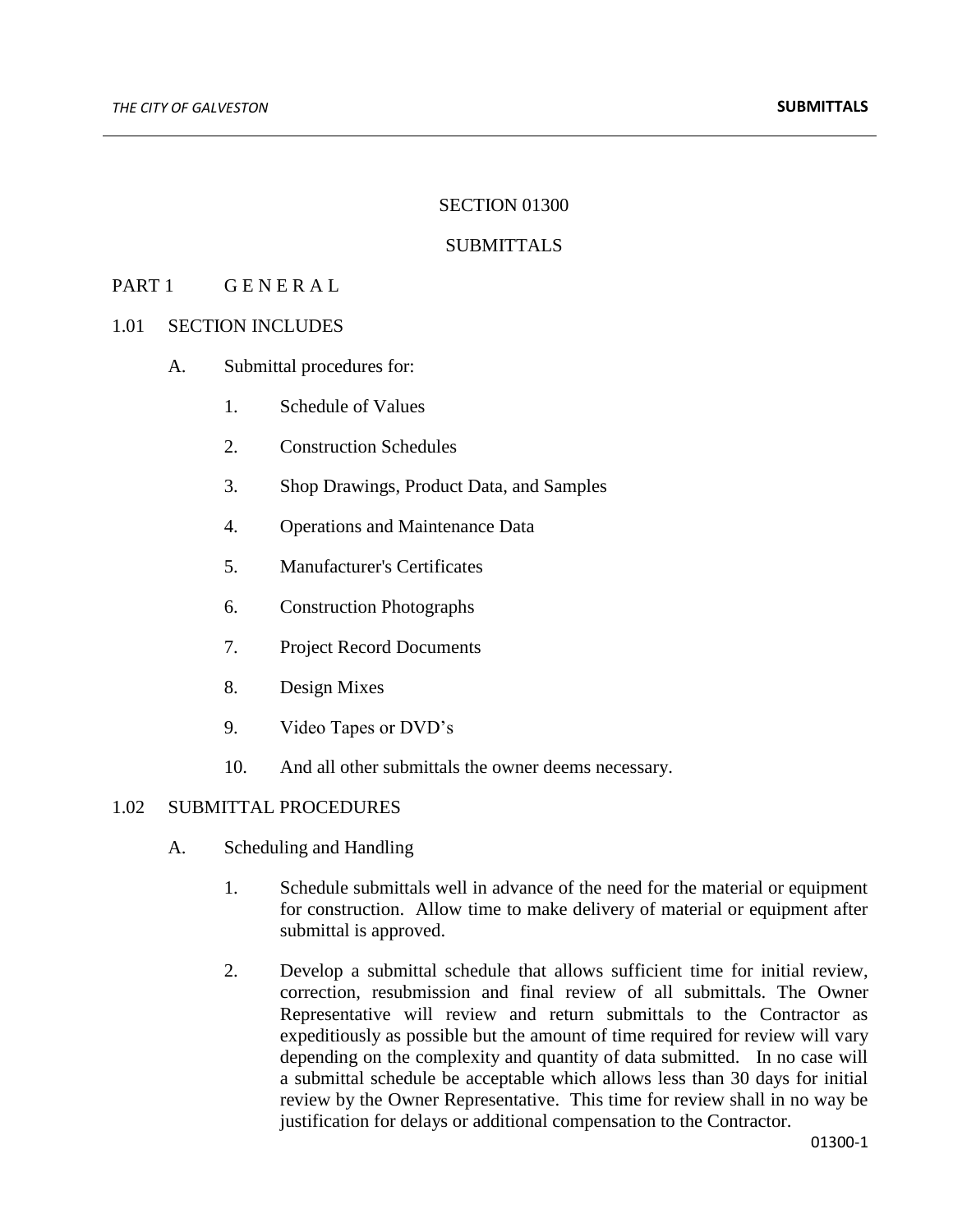- 3. The Owner Representative's review of submittals covers only general conformity to the Drawings, Specifications and dimensions which affect the layout. The Contractor is responsible for quantity determination. No quantities will be verified by the Owner Representative. The Contractor is responsible for any errors, omissions or deviations from the Contract requirements; review of submittals in no way relieves the Contractor from his obligation to furnish required items according to the Drawings and Specifications.
- 4. Submit 6 copies of documents unless otherwise specified in the following paragraphs or in the Specifications.
- 5. Revise and resubmit submittals as required. Identify all changes made since previous submittal.
- 6. The Contractor shall assume the risk for material or equipment which is fabricated or delivered prior to approval. No material or equipment shall be incorporated into the Work or included in periodic progress payments until approval has been obtained in the specified manner.
- B. Transmittal Form and Numbering
	- 1. Transmit each submittal to the Owner Representative with a transmittal form.
	- 2. Sequentially number each transmittal form beginning with the number 1. Resubmittals shall use the original number with an alphabetic suffix (i.e., 2A for first resubmittal of Submittal 2 or 15C for third resubmittal of Submittal 15). Each submittal shall only contain one type of work, material, or equipment. Mixed submittals will not be accepted.
	- 3. Identify variations from requirements of Contract Documents and identify product or system limitations.
	- 4. For submittal numbering of video tapes or DVD's, coordinate with the Owner Representative.
- C. Contractor's Certification
	- 1. Each submittal shall contain a statement or stamp signed and dated by the Contractor, certifying that the items have been reviewed in detail and are correct and in accordance with Contract Documents, except as noted by any requested variance.

## 1.03 SHOP DRAWINGS, PRODUCT DATA, AND SAMPLES

A. Shop Drawings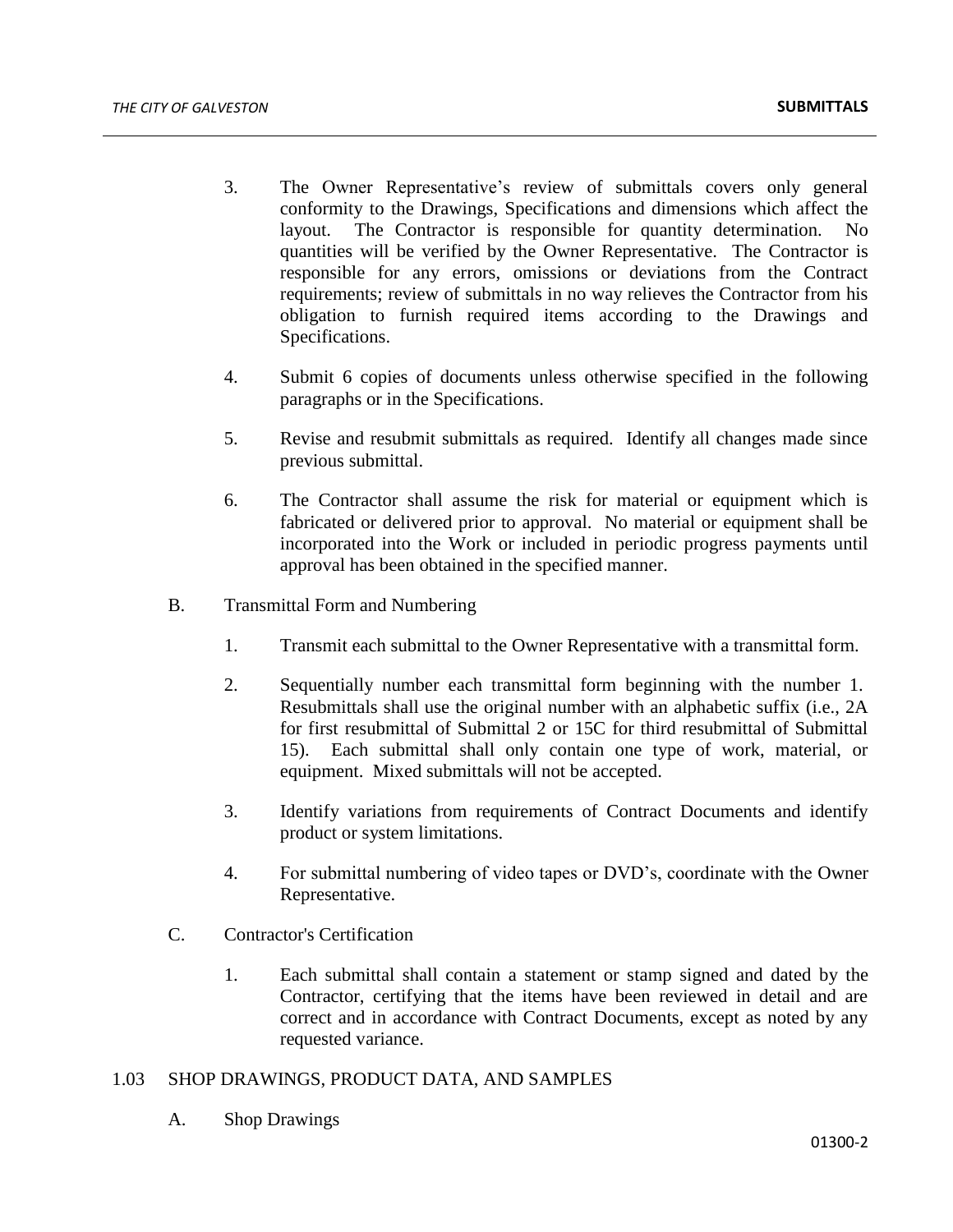- 1. Submit shop drawings for review as required by the Specifications.
- 2. Contractor's Certification, as described in paragraph 1.02C, shall be placed on each drawing.
- 3. The drawings shall accurately and distinctly present the following:
	- a. Field and erection dimensions clearly identified as such
	- b. Arrangement and section views
	- c. Relation to adjacent materials or structure including complete information for making connections between work under this Contract and work under other contracts
	- d. Kinds of materials and finishes
	- e. Parts list and descriptions
	- f. Assembly drawings of equipment components and accessories showing their respective positions and relationships to the complete equipment package
	- g. Where necessary for clarity, identify details by reference to drawing sheet and detail numbers, schedule or room numbers as shown on the Contract Drawings.
- 4. Drawings shall be to scale, and shall be a true representation of the specific equipment or item to be furnished.
- B. Product Data
	- 1. Submit product data for review as required in Specification sections.
	- 2. Contractor's Certification, as described in paragraph 1.02C, shall be placed on each data item submitted.
	- 3. Mark each copy to identify applicable products, models, options to be used in this Project. Supplement manufacturers' standard data to provide information unique to this Project, where required by the Specifications.
	- 4. For products specified only by reference standard, give manufacturers, trade name, model or catalog designation and applicable reference standard.
	- 5. For products proposed as alternates to "approved" products, as described in Section 01630 - Product Options and Substitutions, provide all information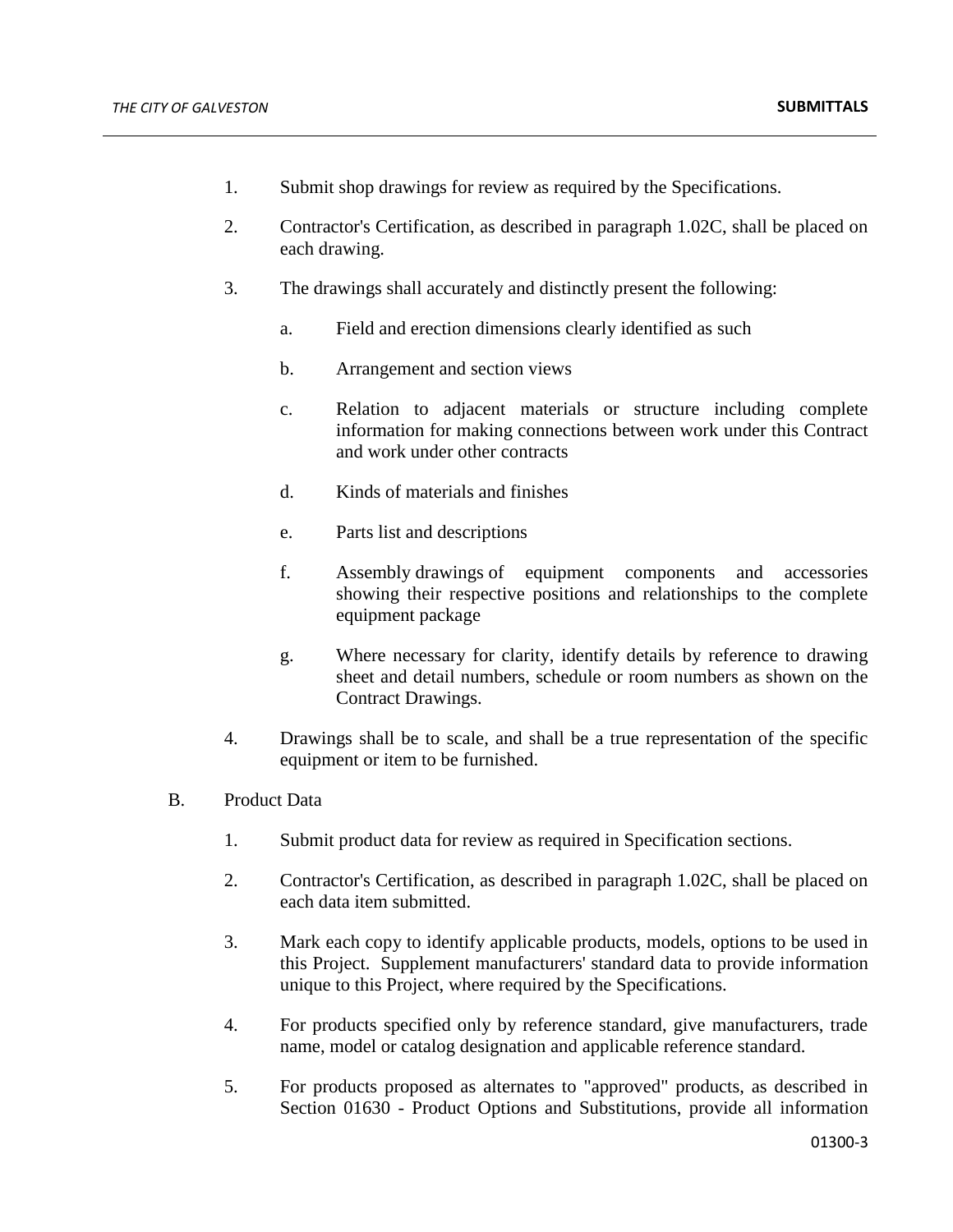required to demonstrate the proposed products meet the level of quality and performance criteria of the "approved product".

- C. Samples
	- 1. Submit samples for review as required by the Specifications.
	- 2. Contractor's Certification, as described in paragraph 1.02C, shall be placed on each sample or a firmly attached sheet of paper.
	- 3. Submit the number of samples specified in Specifications; one of which will be retained by the Owner's Representative.
	- 4. Reviewed samples which may be used in the Work are identified in Specifications.

# 1.04 MANUFACTURER'S CERTIFICATES

- A. When specified in Specification sections, submit manufacturers' certificate of compliance for review by Owner's Representative.
- B. Contractor's Certification, as described in paragraph 1.02C, shall be placed on front page of the certificate.
- C. Submit supporting reference data, affidavits, and certifications as appropriate.
- D. Certificates may be recent or previous test results on material or product, but must be acceptable to Owner's Representative.

# 1.05 DESIGN MIXES

- A. When specified in Specifications, submit design mixes for review.
- B. Contractor's Certification as described in paragraph 1.02C, shall be placed on front page of each design mix.
- C. Mark each design mix to identify proportions, gradations, and additives for each class and type of design mix submitted. Include applicable test results on samples for each mix.
- D. Maintain a copy of approved design mixes at mixing plant.
- PART 2 PRODUCTS NOT USED
- PART 3 E X E C U T I O N NOT USED